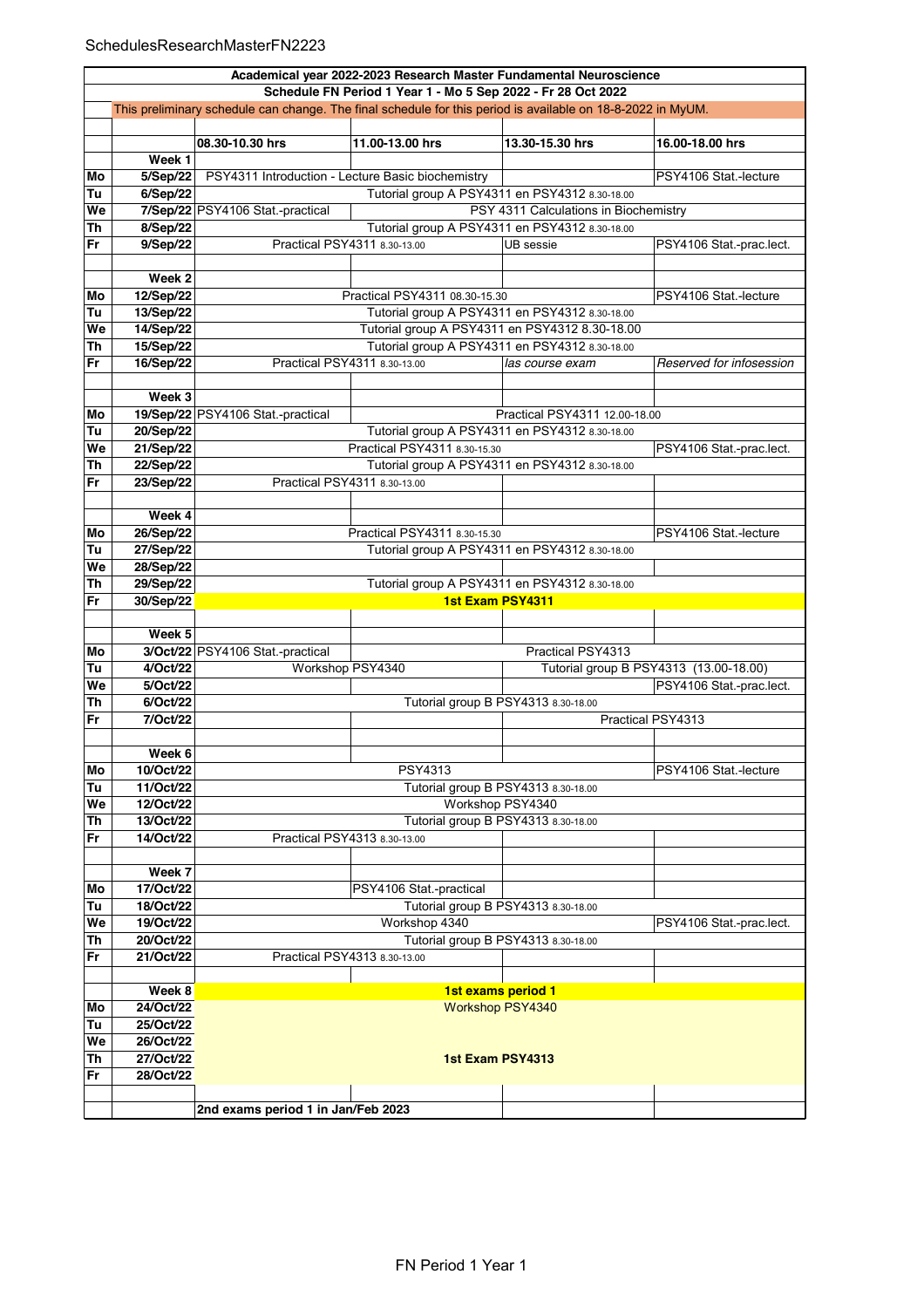## SchedulesResearchMasterFN2223

|    | Academical year 2022-2023 Research Master Fundamental Neuroscience                                           |                                   |                              |                              |                                   |  |  |  |
|----|--------------------------------------------------------------------------------------------------------------|-----------------------------------|------------------------------|------------------------------|-----------------------------------|--|--|--|
|    | Schedule FN Period 2 Year 1 - Mo 31 Oct 2022 - Fr 23 Dec 2022                                                |                                   |                              |                              |                                   |  |  |  |
|    | This preliminary schedule can change. The final schedule for this period is available on 13-10-2022 in MyUM. |                                   |                              |                              |                                   |  |  |  |
|    |                                                                                                              |                                   |                              |                              |                                   |  |  |  |
|    |                                                                                                              | 08.30-10.30 hrs                   | 11.00-13.00 hrs              | 13.30-15.30 hrs              | 16.00-18.00 hrs                   |  |  |  |
|    | Week 1                                                                                                       |                                   |                              |                              |                                   |  |  |  |
| Mo | 31/Oct/22                                                                                                    |                                   | Workshop PSY4834             |                              |                                   |  |  |  |
| Tu | 01/Nov/22                                                                                                    |                                   |                              | Tutorial PSY4315 8.30-18.00  |                                   |  |  |  |
| We | 02/Nov/22                                                                                                    |                                   |                              |                              | PSY4106 Stat -lecture             |  |  |  |
| Th | 03/Nov/22                                                                                                    |                                   | Tutorial PSY4315 8.30-18.00  |                              |                                   |  |  |  |
| Fr | 04/Nov/22                                                                                                    |                                   | Practical PSY4315 8.30-13.00 |                              |                                   |  |  |  |
|    |                                                                                                              |                                   |                              |                              |                                   |  |  |  |
|    | Week 2                                                                                                       |                                   |                              |                              |                                   |  |  |  |
| Mo |                                                                                                              | 07/Nov/22 PSY4106 Stat.-practical |                              | Tutorial PSY4315             |                                   |  |  |  |
| Tu | 08/Nov/22                                                                                                    |                                   |                              | Tutorial PSY4315 8.30-18.00  |                                   |  |  |  |
| We | 09/Nov/22                                                                                                    |                                   | Workshop PSY4834             |                              | PSY4106 Stat.-prac.lect.          |  |  |  |
| Th | 10/Nov/22                                                                                                    |                                   |                              | Tutorial PSY4315 8.30-18.00  |                                   |  |  |  |
| Fr | 11/Nov/22                                                                                                    |                                   |                              | Practical PSY4315            |                                   |  |  |  |
|    |                                                                                                              |                                   |                              |                              |                                   |  |  |  |
|    | Week 3                                                                                                       |                                   |                              |                              |                                   |  |  |  |
| Mo | 14/Nov/22                                                                                                    |                                   | Tutorial PSY4315 08.30-13.00 |                              | PSY4106 Stat -lecture             |  |  |  |
| Tu | 15/Nov/22                                                                                                    |                                   |                              | Tutorial PSY4315 8.30-18.00  |                                   |  |  |  |
| We | 16/Nov/22                                                                                                    |                                   |                              |                              | Tutorial PSY4315                  |  |  |  |
| Th | 17/Nov/22                                                                                                    |                                   | Practical PSY4315 8.30-13.00 |                              |                                   |  |  |  |
| Fr | 18/Nov/22                                                                                                    |                                   | Workshop PSY4834             |                              |                                   |  |  |  |
|    |                                                                                                              |                                   |                              |                              |                                   |  |  |  |
|    | Week 4                                                                                                       |                                   |                              |                              |                                   |  |  |  |
| Mo |                                                                                                              | 21/Nov/22 PSY4106 Stat.-practical |                              |                              |                                   |  |  |  |
| Tu | 22/Nov/22                                                                                                    |                                   |                              | Tutorial PSY4314 8.30-18.00  |                                   |  |  |  |
| We | 23/Nov/22                                                                                                    |                                   | Workshop PSY4834             |                              | PSY4106 Stat.-prac.lect.          |  |  |  |
| Th | 24/Nov/22                                                                                                    |                                   |                              | Tutorial PSY4314 8.30-18.00  |                                   |  |  |  |
| Fr | 25/Nov/22                                                                                                    | Tutorial PSY4314 8.30-13.00       |                              |                              |                                   |  |  |  |
|    |                                                                                                              |                                   |                              |                              |                                   |  |  |  |
|    | Week <sub>5</sub>                                                                                            |                                   |                              |                              |                                   |  |  |  |
| Mo | 28/Nov/22                                                                                                    |                                   |                              |                              |                                   |  |  |  |
| Tu | 29/Nov/22                                                                                                    |                                   |                              | Tutorial PSY4314 8.30-18.00  |                                   |  |  |  |
| We | 30/Nov/22                                                                                                    |                                   | Workshop PSY4834             |                              | PSY4106 Stat.-prac.lect.          |  |  |  |
| Th | 01/Dec/22                                                                                                    |                                   |                              | Practical PSY4314 8.30-18.00 |                                   |  |  |  |
| Fr | 02/Dec/22                                                                                                    |                                   |                              | Tutorial PSY4314             |                                   |  |  |  |
|    |                                                                                                              |                                   |                              |                              |                                   |  |  |  |
|    | Week 6                                                                                                       |                                   |                              |                              |                                   |  |  |  |
| Mo | 05/Dec/22                                                                                                    |                                   |                              | Tutorial PSY4314             |                                   |  |  |  |
| Tu | 06/Dec/22                                                                                                    |                                   | Tutorial PSY4314 9.00-13.00  |                              | Presentations PSY4314 13.00-17.00 |  |  |  |
| We | 07/Dec/22                                                                                                    |                                   | Workshop PSY4834             |                              |                                   |  |  |  |
| Th | 08/Dec/22                                                                                                    |                                   |                              | Tutorial PSY4314 8.30-18.00  |                                   |  |  |  |
| Fr | 09/Dec/22                                                                                                    |                                   | Tutorial PSY4314 9.00-13.00  |                              |                                   |  |  |  |
|    |                                                                                                              |                                   |                              |                              |                                   |  |  |  |
|    | Week 7                                                                                                       |                                   |                              |                              |                                   |  |  |  |
| Mo | 12/Dec/22                                                                                                    |                                   |                              |                              |                                   |  |  |  |
| Tu | 13/Dec/22                                                                                                    |                                   |                              |                              |                                   |  |  |  |
| We | 14/Dec/22                                                                                                    |                                   |                              |                              | PSY4106 Stat.-Quest.hour          |  |  |  |
| Th | 15/Dec/22                                                                                                    |                                   |                              |                              |                                   |  |  |  |
| Fr | 16/Dec/22                                                                                                    |                                   |                              |                              |                                   |  |  |  |
|    |                                                                                                              |                                   |                              |                              |                                   |  |  |  |
|    | Week 8                                                                                                       |                                   |                              | 1st exams period 2           |                                   |  |  |  |
| Mo | 19/Dec/22                                                                                                    |                                   |                              |                              |                                   |  |  |  |
| Tu | 20/Dec/22                                                                                                    |                                   |                              |                              |                                   |  |  |  |
| We | 21/Dec/22                                                                                                    |                                   |                              | 1st Exam PSY4314             |                                   |  |  |  |
| Th | 22/Dec/22                                                                                                    |                                   |                              | 1st Exam PSY4106             |                                   |  |  |  |
| Fr | 23/Dec/22                                                                                                    |                                   |                              |                              |                                   |  |  |  |
|    |                                                                                                              |                                   |                              |                              |                                   |  |  |  |
|    |                                                                                                              | 2nd exams period 2 in Febr. 2023  |                              |                              |                                   |  |  |  |
|    |                                                                                                              |                                   |                              |                              |                                   |  |  |  |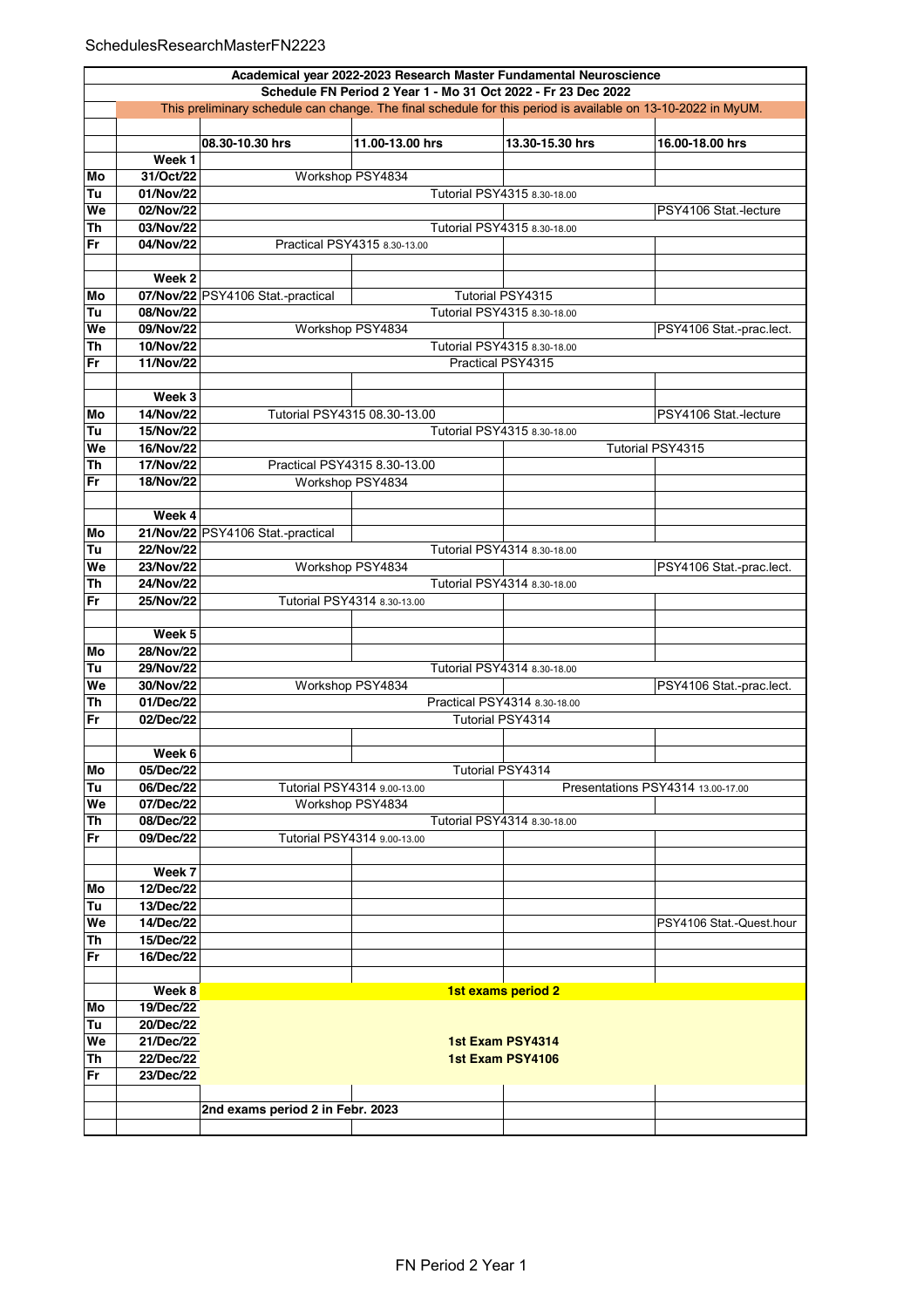## SchedulesResearchMasterFN2223

|           | Academical year 2022-2023 Research Master Fundamental Neuroscience                                           |                                 |                                                                  |                                       |                                 |  |  |  |
|-----------|--------------------------------------------------------------------------------------------------------------|---------------------------------|------------------------------------------------------------------|---------------------------------------|---------------------------------|--|--|--|
|           | Schedule FN Period 3 Year 1 - Mo 9 Jan 2023 - Fr 03 Feb 2023                                                 |                                 |                                                                  |                                       |                                 |  |  |  |
|           | This preliminary schedule can change. The final schedule for this period is available on 15-12-2022 in MyUM. |                                 |                                                                  |                                       |                                 |  |  |  |
|           |                                                                                                              |                                 |                                                                  |                                       |                                 |  |  |  |
|           |                                                                                                              | 08.30-10.30 hrs                 | 11.00-13.00 hrs                                                  | 13.30-15.30 hrs                       | 16.00-18.00 hrs                 |  |  |  |
|           | Week 1                                                                                                       |                                 |                                                                  |                                       |                                 |  |  |  |
| Mo        | 9/Jan/23                                                                                                     | Core Course PSY4320 8.30-18.00  |                                                                  |                                       |                                 |  |  |  |
| Tu        | 10/Jan/23                                                                                                    |                                 |                                                                  |                                       | Workshop PSY4332 13.30-16.30/01 |  |  |  |
| We        | 11/Jan/23                                                                                                    |                                 | <b>SCED</b>                                                      | Reserved for infosession              |                                 |  |  |  |
| <b>Th</b> | 12/Jan/23                                                                                                    |                                 |                                                                  | Core Course PSY4320 8.30-18.00        |                                 |  |  |  |
| Fr        | 13/Jan/23                                                                                                    |                                 | Practical PSY4320 8.30-13.00                                     | Collog.Lect.PSY4100                   |                                 |  |  |  |
|           |                                                                                                              |                                 |                                                                  |                                       |                                 |  |  |  |
|           | Week 2                                                                                                       |                                 |                                                                  |                                       |                                 |  |  |  |
| Mo        | 16/Jan/23                                                                                                    |                                 |                                                                  | Core Course PSY4320 8.30-18.00        |                                 |  |  |  |
| Tu        | 17/Jan/23                                                                                                    |                                 | Workshop PSY4332 9.00-12.00/02                                   |                                       |                                 |  |  |  |
| We        | 18/Jan/23                                                                                                    |                                 |                                                                  |                                       |                                 |  |  |  |
| <b>Th</b> | 19/Jan/23                                                                                                    |                                 | Core Course PSY4320 8.30-18.00                                   |                                       |                                 |  |  |  |
| <b>Fr</b> | 20/Jan/23                                                                                                    |                                 | Practical PSY4320 8.30-13.00                                     |                                       |                                 |  |  |  |
|           |                                                                                                              |                                 |                                                                  |                                       |                                 |  |  |  |
|           | Week 3                                                                                                       |                                 |                                                                  |                                       |                                 |  |  |  |
| Mo        | 23/Jan/23                                                                                                    |                                 |                                                                  | Core Course PSY4320 8.30-18.00        |                                 |  |  |  |
| Tu        | 24/Jan/23                                                                                                    |                                 |                                                                  |                                       | Workshop PSY4332 9.00-12.00/03  |  |  |  |
| We        | 25/Jan/23                                                                                                    |                                 |                                                                  |                                       |                                 |  |  |  |
| <b>Th</b> | 26/Jan/23                                                                                                    |                                 |                                                                  | Core Course PSY4320 8.30-18.00        |                                 |  |  |  |
| Fr        | 27/Jan/23                                                                                                    |                                 | Practical PSY4320 8.30-13.00                                     | Colloq.Lect.PSY4100                   |                                 |  |  |  |
|           |                                                                                                              |                                 |                                                                  |                                       |                                 |  |  |  |
|           | Week 4                                                                                                       |                                 |                                                                  | 2nd exams period 1/1st exams period 3 |                                 |  |  |  |
| Mo        | 30/Jan/23                                                                                                    |                                 |                                                                  | 2nd Exam PSY4313 (13.00-16.00)        |                                 |  |  |  |
| Tu        | 31/Jan/23                                                                                                    |                                 | 2nd Exam PSY4311 (13.00-16.00)<br>Workshop PSY4332 9.00-12.00/04 |                                       |                                 |  |  |  |
| We        | 1/Feb/23                                                                                                     |                                 |                                                                  |                                       |                                 |  |  |  |
| <b>Th</b> | $2$ /Feb/23                                                                                                  | <b>1st Exam PSY4320/PSY4332</b> |                                                                  |                                       |                                 |  |  |  |
| Fr        | 3/Feb/23                                                                                                     |                                 |                                                                  |                                       |                                 |  |  |  |
|           |                                                                                                              |                                 |                                                                  |                                       |                                 |  |  |  |
|           |                                                                                                              | 2nd exams Period 3 in Apr. 2023 |                                                                  |                                       |                                 |  |  |  |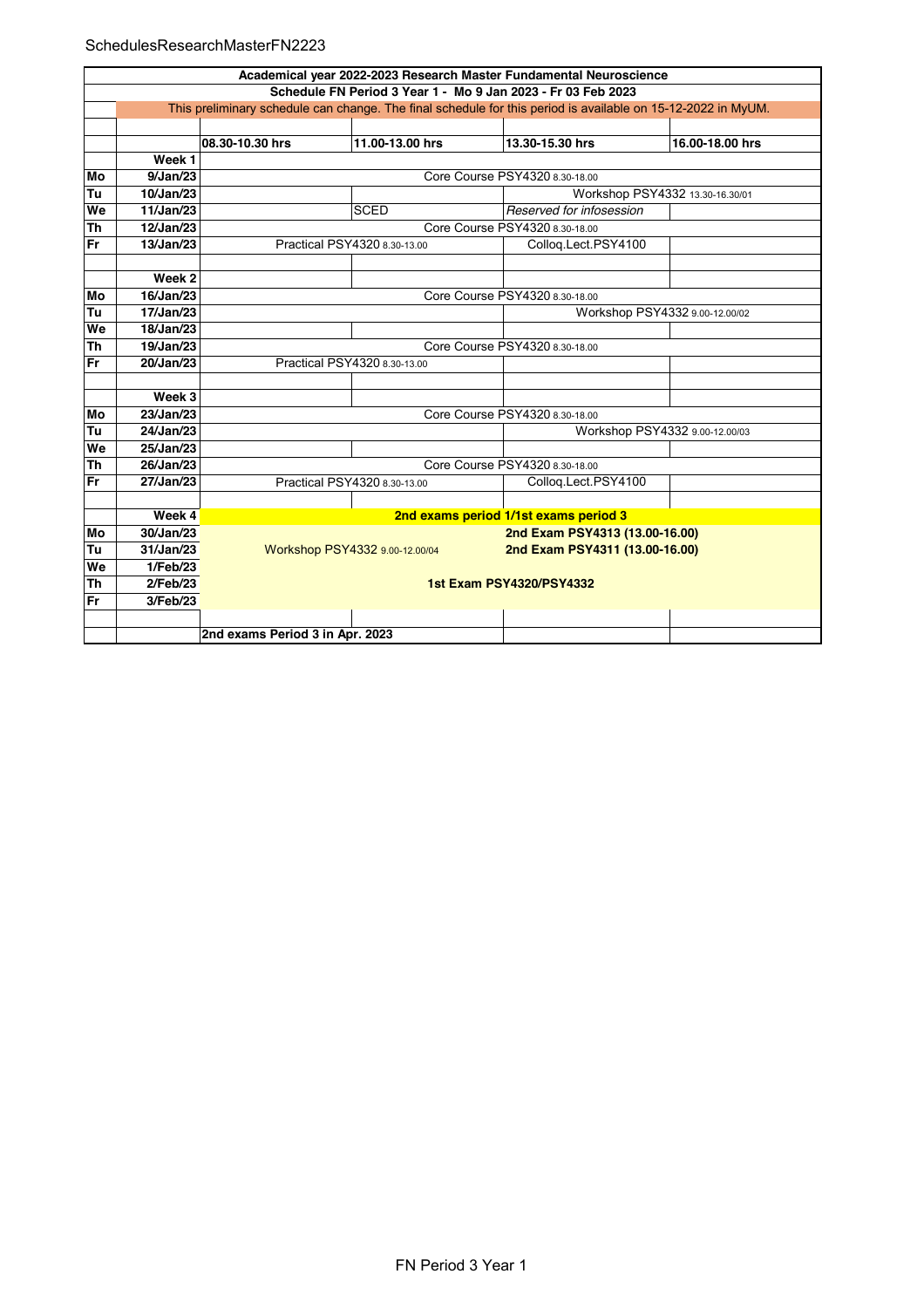|          | Academical year 2022-2023 Research Master Fundamental Neuroscience |                                                                                                              |                                             |                                                         |                                         |  |  |  |
|----------|--------------------------------------------------------------------|--------------------------------------------------------------------------------------------------------------|---------------------------------------------|---------------------------------------------------------|-----------------------------------------|--|--|--|
|          | Schedule FN Period 4 Year 1 - Mo 06 Feb 2023 - Fr 7 Apr 2023       |                                                                                                              |                                             |                                                         |                                         |  |  |  |
|          |                                                                    | This preliminary schedule can change. The final schedule for this period is available on 19-01-2023 in MyUM. |                                             |                                                         |                                         |  |  |  |
|          |                                                                    |                                                                                                              |                                             |                                                         |                                         |  |  |  |
|          |                                                                    | 08.30-10.30 hrs                                                                                              | 11.00-13.00 hrs                             | 13.30-15.30 hrs                                         | 16.00-18.00 hrs                         |  |  |  |
|          | Week 1                                                             |                                                                                                              |                                             |                                                         |                                         |  |  |  |
| Mo       | 6/Feb/23                                                           |                                                                                                              |                                             | Core Course PSY4336 8.30-18.00                          |                                         |  |  |  |
| Tu       | 7/Feb/23                                                           |                                                                                                              |                                             |                                                         | Short Intro Lecture PSY4832 16.00-17.00 |  |  |  |
| We       | 8/Feb/23                                                           |                                                                                                              |                                             |                                                         |                                         |  |  |  |
| Th       | 9/Feb/23                                                           |                                                                                                              |                                             | Core Course PSY4336 8.30-18.00                          |                                         |  |  |  |
| Fr       | 10/Feb/23                                                          |                                                                                                              | Practical PSY4336 8.30-13.00                | Collog.Lect.PSY4100                                     |                                         |  |  |  |
|          | Week 2                                                             |                                                                                                              |                                             |                                                         |                                         |  |  |  |
| Mo       | 13/Feb/23                                                          |                                                                                                              | Core Course PSY4336 8.30-16,00              |                                                         | PSY4107 Stat.-lecture                   |  |  |  |
| Tu       | 14/Feb/23                                                          |                                                                                                              |                                             |                                                         |                                         |  |  |  |
| We       | 15/Feb/23                                                          |                                                                                                              | PSY4107 Stat.-practical                     | PSY4107 self study                                      |                                         |  |  |  |
| Th       | 16/Feb/23                                                          |                                                                                                              |                                             | Core Course PSY4336 08.30-16.00                         |                                         |  |  |  |
| Fr       | 17/Feb/23                                                          |                                                                                                              | Practical PSY4336 8.30-13.30                | Colloq.Lect.PSY4100                                     | PSY4107 Stat.-prac.lect.                |  |  |  |
|          |                                                                    |                                                                                                              |                                             |                                                         |                                         |  |  |  |
|          | Week 3                                                             |                                                                                                              |                                             |                                                         |                                         |  |  |  |
| Mo       | 20/Feb/23                                                          |                                                                                                              |                                             | Week 3 Carnival Break - No lessons                      |                                         |  |  |  |
| Tu       | 21/Feb/23                                                          |                                                                                                              |                                             |                                                         |                                         |  |  |  |
| We       | 22/Feb/23                                                          |                                                                                                              |                                             |                                                         |                                         |  |  |  |
| Th       | 23/Feb/23                                                          |                                                                                                              |                                             |                                                         |                                         |  |  |  |
| Fr       | 24/Feb/23                                                          |                                                                                                              |                                             |                                                         |                                         |  |  |  |
|          |                                                                    |                                                                                                              |                                             |                                                         |                                         |  |  |  |
|          | Week 4                                                             |                                                                                                              |                                             |                                                         |                                         |  |  |  |
| Mo       | 27/Feb/23                                                          |                                                                                                              | Core Course PSY4336 8.30-15.30              |                                                         | PSY4107 Stat.-lecture                   |  |  |  |
| Tu       | 28/Feb/23                                                          |                                                                                                              | 2nd Exam PSY4314 9.00-12.00                 |                                                         |                                         |  |  |  |
| We       | 1/Mar/23                                                           |                                                                                                              | PSY4107 Stat.-practical                     | PSY4107 self study                                      | PSY4107 Stat.-prac.lect.                |  |  |  |
| Th       | $2$ /Mar/23                                                        |                                                                                                              | 2nd Exam PSY4106 09.00-12.00                |                                                         | Core Course PSY4336 13.00-17.00         |  |  |  |
| Fr       | 3/Mar/23                                                           |                                                                                                              | Practical PSY4336 8.30-13.00                |                                                         |                                         |  |  |  |
|          |                                                                    |                                                                                                              |                                             |                                                         |                                         |  |  |  |
|          | Week 5                                                             |                                                                                                              |                                             |                                                         |                                         |  |  |  |
| Mo<br>Tu | 6/Mar/23<br>7/Mar/23                                               |                                                                                                              | Lecture PSY4832                             |                                                         | PSY4107 Stat.-lecture                   |  |  |  |
| We       | $8$ /Mar/23                                                        |                                                                                                              |                                             |                                                         |                                         |  |  |  |
| Th       | 9/Mar/23                                                           |                                                                                                              |                                             | 1st Exam and Presentations Proposals PSY4336 9.00-18.00 |                                         |  |  |  |
| Fr       | 10/Mar/23                                                          |                                                                                                              | Tutorial PSY4832                            | Collog.Lect.PSY4100                                     |                                         |  |  |  |
|          |                                                                    |                                                                                                              |                                             |                                                         |                                         |  |  |  |
|          | Week 6                                                             |                                                                                                              |                                             |                                                         |                                         |  |  |  |
| Mo       | 13/Mar/23                                                          |                                                                                                              |                                             | Core Course PSY4360 8.30-18.00                          |                                         |  |  |  |
| Tu       | 14/Mar/23                                                          |                                                                                                              | Tutorial PSY4832                            |                                                         |                                         |  |  |  |
| We       | 15/Mar/23                                                          |                                                                                                              | PSY4107 Stat.-practical  PSY4107 self study |                                                         | PSY4107 Stat.-prac.lect.                |  |  |  |
| Th       | 16/Mar/23                                                          |                                                                                                              |                                             | Core Course PSY4360 8.30-18.00                          |                                         |  |  |  |
| Fr       | 17/Mar/23                                                          |                                                                                                              | Practical PSY4360 8.30-13.00                | Collog.Lect.PSY4100                                     | Tutorial PSY4832                        |  |  |  |
|          |                                                                    |                                                                                                              |                                             |                                                         |                                         |  |  |  |
|          | Week 7                                                             |                                                                                                              |                                             |                                                         |                                         |  |  |  |
| Mo       | 20/Mar/23                                                          |                                                                                                              | Core Course PSY4360 8.30-15.30              |                                                         | PSY4107 Stat.-lecture                   |  |  |  |
| Tu       | 21/Mar/23                                                          |                                                                                                              | Lecture PSY4832                             |                                                         |                                         |  |  |  |
| We       | 22/Mar/23                                                          |                                                                                                              |                                             |                                                         |                                         |  |  |  |
| Th       | 23/Mar/23                                                          |                                                                                                              |                                             | Core Course PSY4360 8.30-18.00                          |                                         |  |  |  |
| Fr       | 24/Mar/23                                                          |                                                                                                              | Practical PSY4360 8.30-13.00                | Collog.Lect.PSY4100                                     | Tutorial PSY4832                        |  |  |  |
|          | Week 8                                                             |                                                                                                              |                                             |                                                         |                                         |  |  |  |
| Mo       | 27/Mar/23                                                          |                                                                                                              |                                             | Core Course PSY4360 8.30-18.00                          |                                         |  |  |  |
| Tu       | 28/Mar/23                                                          |                                                                                                              | Tutorial PSY4832                            |                                                         |                                         |  |  |  |
| We       | 29/Mar/23                                                          |                                                                                                              | PSY4107 Stat.-practical                     | PSY4107 self study                                      | PSY4107 Stat.-prac.lect.                |  |  |  |
| Th       | 30/Mar/23                                                          |                                                                                                              |                                             | Core Course PSY4360 8.30-18.00                          |                                         |  |  |  |
| Fr       | 31/Mar/23                                                          |                                                                                                              | Practical PSY4360 8.30-13.00                |                                                         |                                         |  |  |  |
|          |                                                                    |                                                                                                              |                                             |                                                         |                                         |  |  |  |
|          | Week 9                                                             |                                                                                                              |                                             | 1st exams period 4                                      |                                         |  |  |  |
| Mo       | 3/Apr/23                                                           |                                                                                                              |                                             |                                                         |                                         |  |  |  |
| Tu       | 4/Apr/23                                                           |                                                                                                              | <b>Tutorial PSY4832</b>                     |                                                         |                                         |  |  |  |
| We       | 5/Apr/23                                                           |                                                                                                              |                                             |                                                         |                                         |  |  |  |
| Th       | 6/Apr/23                                                           |                                                                                                              |                                             | 1st Exam PSY4360                                        |                                         |  |  |  |
| Fr       | 7/Apr/23                                                           |                                                                                                              |                                             | Good Friday - No lessons, university closed             |                                         |  |  |  |
|          |                                                                    |                                                                                                              |                                             |                                                         |                                         |  |  |  |
|          |                                                                    | 2nd exams Period 4 in July 2023                                                                              |                                             |                                                         |                                         |  |  |  |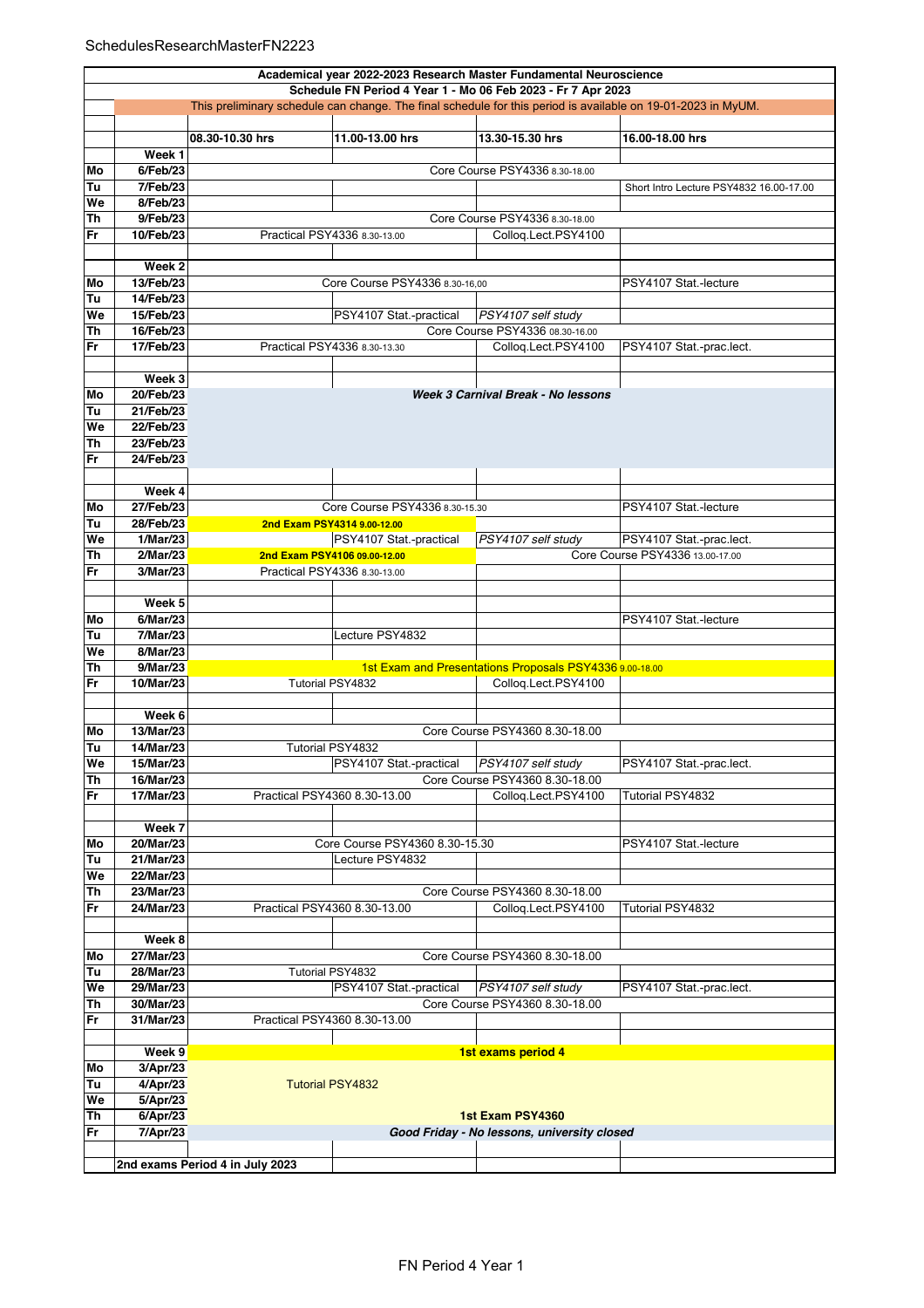|           | Academical year 2022-2023 Research Master Fundamental Neuroscience                                                                                                           |                                                      |                                              |                                                |                              |  |  |
|-----------|------------------------------------------------------------------------------------------------------------------------------------------------------------------------------|------------------------------------------------------|----------------------------------------------|------------------------------------------------|------------------------------|--|--|
|           | Schedule FN Period 5 Year 1 - Mo 10 Apr 2023 - Fr 9 Jun 2023<br>This preliminary schedule can change. The final schedule for this period is available on 23-03-2023 in MyUM. |                                                      |                                              |                                                |                              |  |  |
|           |                                                                                                                                                                              |                                                      |                                              |                                                |                              |  |  |
|           |                                                                                                                                                                              | 08.30-10.30 hrs                                      | 11.00-13.00 hrs                              | 13.30-15.30 hrs                                | 16.00-18.00 hrs              |  |  |
|           | Week 1                                                                                                                                                                       |                                                      |                                              | 2nd exams period $2 (+3)$                      |                              |  |  |
| Mo        | 10/Apr/23                                                                                                                                                                    |                                                      |                                              | Easter Monday - No lessons, university closed  |                              |  |  |
| Tu        | 11/Apr/23                                                                                                                                                                    |                                                      |                                              |                                                |                              |  |  |
| We        | 12/Apr/23                                                                                                                                                                    |                                                      |                                              | Core Course PSY4323 8.30-18.00                 |                              |  |  |
| Th        | 13/Apr/23                                                                                                                                                                    |                                                      |                                              | Core Course PSY4323 8.30-18.00                 |                              |  |  |
| Fr        | 14/Apr/23                                                                                                                                                                    | 2nd Exam PSY4320/PSY4332                             |                                              |                                                |                              |  |  |
|           |                                                                                                                                                                              |                                                      |                                              |                                                |                              |  |  |
|           | Week <sub>2</sub>                                                                                                                                                            |                                                      |                                              |                                                |                              |  |  |
| Mo        | 17/Apr/23                                                                                                                                                                    |                                                      | Core Course PSY4323 8.30-15,30               |                                                | PSY4107 Stat -lecture        |  |  |
| Tu        | 18/Apr/23                                                                                                                                                                    | Core Course PSY4323 8.30-18.00                       |                                              |                                                |                              |  |  |
| We        | 19/Apr/23                                                                                                                                                                    |                                                      |                                              | Core Course PSY4323 8.30-18.00                 |                              |  |  |
| Th        | 20/Apr/23                                                                                                                                                                    |                                                      | Core Course PSY4323 8.30-13.00               |                                                |                              |  |  |
| Fr        | 21/Apr/23                                                                                                                                                                    |                                                      | Practical PSY4323 8.30-13.00                 | Colloq.Lect.PSY4100                            |                              |  |  |
|           |                                                                                                                                                                              |                                                      |                                              |                                                |                              |  |  |
|           | Week 3                                                                                                                                                                       |                                                      |                                              |                                                |                              |  |  |
| Mo        | 24/Apr/23                                                                                                                                                                    |                                                      |                                              | Core Course PSY4323 8.30-18.00                 |                              |  |  |
| Tu        | 25/Apr/23                                                                                                                                                                    |                                                      |                                              | Core Course PSY4323 8.30-18.00                 |                              |  |  |
| We        |                                                                                                                                                                              | 26/Apr/23 Core Course PSY4323                        | PSY4107 Stat.-practical   PSY4107 self study |                                                | PSY4107 Stat.-prac.lect.     |  |  |
| <b>Th</b> | 27/Apr/23                                                                                                                                                                    |                                                      |                                              | King's Day - No lessons, university closed     |                              |  |  |
| Fr.       | 28/Apr/23                                                                                                                                                                    |                                                      |                                              | Bridging Day - No lessons, university closed   |                              |  |  |
|           |                                                                                                                                                                              |                                                      |                                              |                                                |                              |  |  |
|           | Week 4                                                                                                                                                                       |                                                      |                                              |                                                |                              |  |  |
| Mo        | 1/May/23                                                                                                                                                                     |                                                      |                                              | Core Course PSY4323 8.30-18.00                 |                              |  |  |
| Tu        | 2/May/23                                                                                                                                                                     |                                                      |                                              | Core Course PSY4323 8.30-18.00                 |                              |  |  |
| We        | 3/May/23                                                                                                                                                                     |                                                      |                                              | Core Course PSY4323 8.30-18.00                 |                              |  |  |
| Th        | 4/May/23                                                                                                                                                                     |                                                      | Core Course PSY4323 8.30-13.00               |                                                | Workshop PSY4373             |  |  |
| Fr        | 5/May/23                                                                                                                                                                     |                                                      |                                              | Liberation Day - No lessons, university closed |                              |  |  |
|           |                                                                                                                                                                              |                                                      |                                              |                                                |                              |  |  |
|           | Week 5                                                                                                                                                                       |                                                      |                                              |                                                |                              |  |  |
| Mo        | 8/May/23                                                                                                                                                                     |                                                      | Core Course PSY4322                          |                                                | PSY4107 Stat -lecture        |  |  |
| Tu        |                                                                                                                                                                              | 9/May/23 Core C. PSY4322 L                           |                                              |                                                |                              |  |  |
| We        | 10/May/23                                                                                                                                                                    |                                                      | Core Course PSY4322                          |                                                | 1st Exam PSY4323 13.00-16.00 |  |  |
| <b>Th</b> | 11/May/23                                                                                                                                                                    |                                                      | Core Course PSY4323 8.30-13.00               |                                                | Workshop PSY4373             |  |  |
| Fr        |                                                                                                                                                                              | 12/May/23 PSY4107 Stat.-practical PSY4107 self study |                                              | Colloq.Lect.PSY4100                            | PSY4107 A.Stat.II-prac.Lect. |  |  |
|           |                                                                                                                                                                              |                                                      |                                              |                                                |                              |  |  |
|           | Week 6                                                                                                                                                                       |                                                      |                                              |                                                |                              |  |  |
| Mo        |                                                                                                                                                                              | 15/May/23 Core C. PSY4322 L                          | Core Course PSY4322                          |                                                | PSY4107 Stat.-lecture        |  |  |
| Tu        | 16/May/23                                                                                                                                                                    |                                                      |                                              |                                                |                              |  |  |
| We        | 17/May/23                                                                                                                                                                    |                                                      | Core Course PSY4322                          |                                                | Workshop PSY4373             |  |  |
| Th        | 18/May/23                                                                                                                                                                    |                                                      |                                              | Ascension Day - No lessons, university closed  |                              |  |  |
| Fr        | 19/May/23                                                                                                                                                                    |                                                      |                                              | Bridging Day - No lessons, university closed   |                              |  |  |
|           |                                                                                                                                                                              |                                                      |                                              |                                                |                              |  |  |
|           | Week 7                                                                                                                                                                       |                                                      |                                              |                                                |                              |  |  |
| Mo        |                                                                                                                                                                              | 22/May/23 PSY4107 Stat.-practical                    | PSY4107 self study                           |                                                | PSY4107 A.Stat.II-prac.Lect. |  |  |
| Tu        |                                                                                                                                                                              | 23/May/23 Core C. PSY4322 L                          | Core Course PSY4322                          |                                                |                              |  |  |
| We        | 24/May/23                                                                                                                                                                    |                                                      |                                              |                                                |                              |  |  |
| Th        | 25/May/23                                                                                                                                                                    |                                                      | Core Course PSY4322                          |                                                | Workshop PSY4373             |  |  |
| Fr        |                                                                                                                                                                              | 26/May/23 PSY4107 Stat.-practical                    | PSY4107 self study                           | Colloq.Lect.PSY4100                            |                              |  |  |
|           |                                                                                                                                                                              |                                                      |                                              |                                                |                              |  |  |
|           | Week 8                                                                                                                                                                       |                                                      |                                              |                                                |                              |  |  |
| Mo        | 29/May/23                                                                                                                                                                    |                                                      |                                              | Whit Monday - No lessons, university closed    |                              |  |  |
| Tu        | 30/May/23                                                                                                                                                                    |                                                      | Core Course PSY4322                          |                                                | Workshop PSY4373             |  |  |
| We        | 31/May/23                                                                                                                                                                    |                                                      | Core Course PSY4322                          |                                                | PSY4107 Stat.-prac.lect.     |  |  |
| Th        | 1/Jun/23                                                                                                                                                                     |                                                      | Core Course PSY4322                          |                                                |                              |  |  |
| Fr        | $2$ /Jun/23                                                                                                                                                                  |                                                      |                                              | Collog.Lect.PSY4100                            |                              |  |  |
|           |                                                                                                                                                                              |                                                      |                                              |                                                |                              |  |  |
|           | Week 9                                                                                                                                                                       |                                                      |                                              | <b>1st Exams period 5</b>                      |                              |  |  |
| Mo        | 5/Jun/23                                                                                                                                                                     |                                                      |                                              |                                                |                              |  |  |
| Tu        | 6/Jun/23                                                                                                                                                                     |                                                      |                                              |                                                |                              |  |  |
| We        | 7/Jun/23                                                                                                                                                                     |                                                      |                                              | 1st Exam PSY4107                               |                              |  |  |
| Th        | 8/Jun/23                                                                                                                                                                     |                                                      |                                              |                                                |                              |  |  |
| Fr        | 9/Jun/23                                                                                                                                                                     |                                                      |                                              |                                                |                              |  |  |
|           |                                                                                                                                                                              |                                                      |                                              |                                                |                              |  |  |
|           |                                                                                                                                                                              | 2nd exams Period 5 in July 2023                      |                                              |                                                |                              |  |  |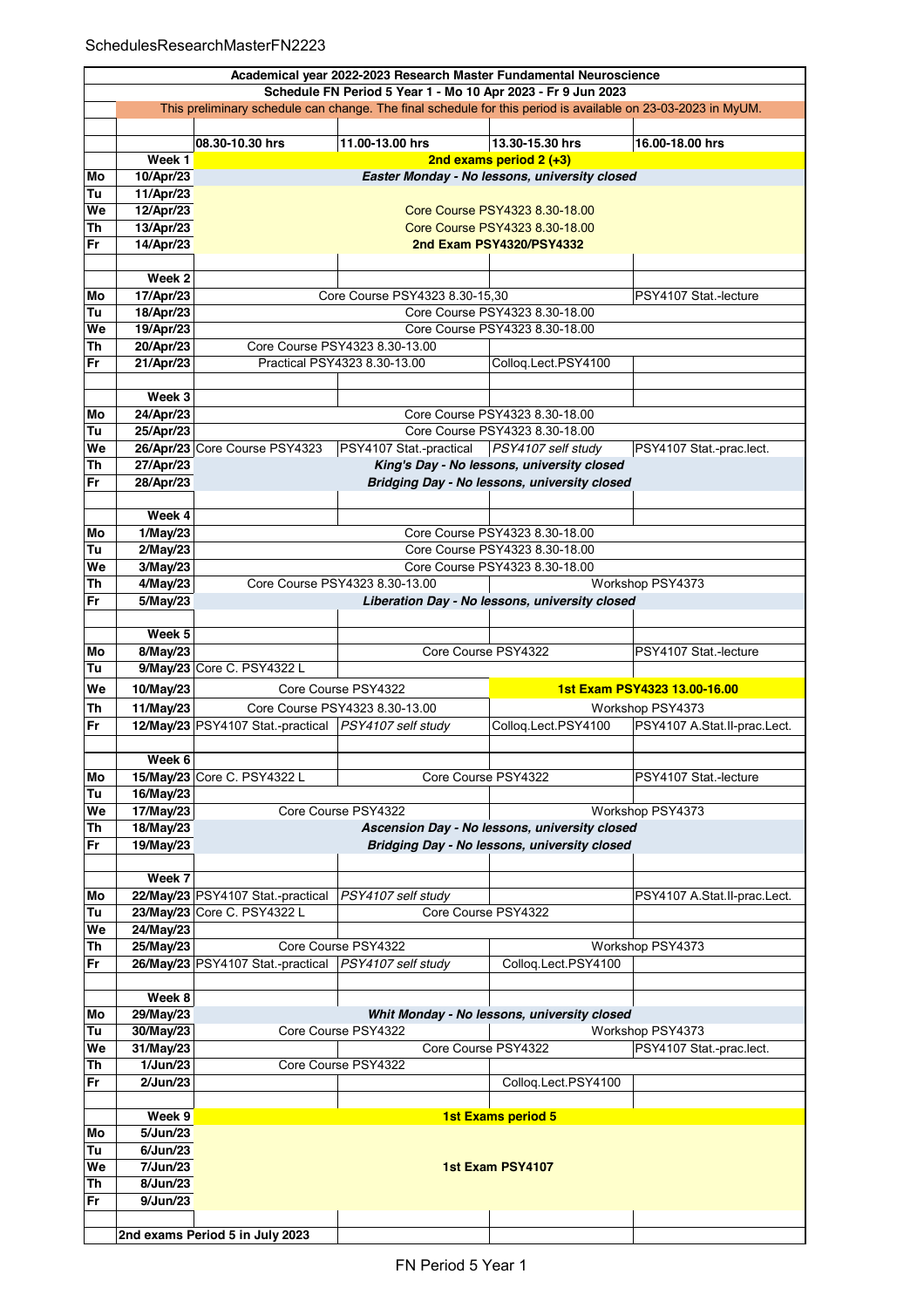## SchedulesResearchMasterFN2223

|           | Academical year 2022-2023 Research Master Fundamental Neuroscience                                           |                 |                  |                                            |                          |  |  |  |
|-----------|--------------------------------------------------------------------------------------------------------------|-----------------|------------------|--------------------------------------------|--------------------------|--|--|--|
|           | Schedule FN Period 6 Year 1 - Mo 12 Jun 2023 - Fr 14 Jul 2023                                                |                 |                  |                                            |                          |  |  |  |
|           | This preliminary schedule can change. The final schedule for this period is available on 25-05-2023 in MyUM. |                 |                  |                                            |                          |  |  |  |
|           |                                                                                                              |                 |                  |                                            |                          |  |  |  |
|           |                                                                                                              | 08.30-10.30 hrs | 11.00-13.00 hrs  | 13.30-15.30 hrs                            | 16.00-18.00 hrs          |  |  |  |
|           | Week <sub>1</sub>                                                                                            |                 |                  |                                            |                          |  |  |  |
| Mo        | 12/Jun/23                                                                                                    |                 |                  |                                            | Reserved for infosession |  |  |  |
| Tu        | 13/Jun/23                                                                                                    |                 |                  |                                            | <b>PSY4114L</b>          |  |  |  |
| We        | 14/Jun/23                                                                                                    |                 |                  |                                            | Workshop PSY4114         |  |  |  |
| Th        | 15/Jun/23                                                                                                    |                 |                  |                                            |                          |  |  |  |
| Fr        | 16/Jun/23                                                                                                    |                 |                  |                                            | Workshop PSY4114         |  |  |  |
|           |                                                                                                              |                 |                  |                                            |                          |  |  |  |
|           | Week 2                                                                                                       |                 |                  |                                            |                          |  |  |  |
| Mo        | 19/Jun/23                                                                                                    |                 | Workshop PSY4371 |                                            |                          |  |  |  |
| Tu        | 20/Jun/23                                                                                                    |                 |                  |                                            |                          |  |  |  |
| We        | 21/Jun/23                                                                                                    |                 | Workshop PSY4371 |                                            |                          |  |  |  |
| <b>Th</b> | 22/Jun/23                                                                                                    |                 |                  |                                            |                          |  |  |  |
| Fr        | 23/Jun/23                                                                                                    |                 |                  | Colloq.Lect.PSY4100                        |                          |  |  |  |
|           |                                                                                                              |                 |                  |                                            |                          |  |  |  |
|           | Week 3                                                                                                       |                 |                  |                                            |                          |  |  |  |
| Mo        | 26/Jun/23                                                                                                    |                 | Workshop PSY4371 |                                            |                          |  |  |  |
| Tu        | 27/Jun/23                                                                                                    |                 |                  |                                            |                          |  |  |  |
| We        | 28/Jun/23                                                                                                    |                 | Workshop PSY4371 |                                            |                          |  |  |  |
| Th        | 29/Jun/23                                                                                                    |                 |                  |                                            |                          |  |  |  |
| Fr        | 30/Jun/23                                                                                                    |                 |                  |                                            |                          |  |  |  |
|           |                                                                                                              |                 |                  |                                            |                          |  |  |  |
|           | Week 4                                                                                                       |                 |                  | <b>1st Exams period 6</b>                  |                          |  |  |  |
| Mo        | 3/Jul/23                                                                                                     |                 |                  |                                            |                          |  |  |  |
| Tu        | 4/Jul/23                                                                                                     |                 |                  |                                            |                          |  |  |  |
| We        | 5/Jul/23                                                                                                     |                 |                  |                                            |                          |  |  |  |
| Th        | 6/Jul/23                                                                                                     |                 |                  |                                            |                          |  |  |  |
| Fr        | 7/Jul/23                                                                                                     |                 |                  |                                            |                          |  |  |  |
|           |                                                                                                              |                 |                  |                                            |                          |  |  |  |
|           | Week 5                                                                                                       |                 |                  | 2nd exams period 4 and 5                   |                          |  |  |  |
| Mo        | 10/Jul/23                                                                                                    |                 |                  | 2nd Exam PSY4323                           |                          |  |  |  |
| Tu        | 11/Jul/23                                                                                                    |                 |                  | 2nd Exam PSY4360                           |                          |  |  |  |
| We        | 12/Jul/23                                                                                                    |                 |                  |                                            |                          |  |  |  |
| <b>Th</b> | 13/Jul/23                                                                                                    |                 |                  | 2nd Exam PSY4107                           |                          |  |  |  |
| Fr        | 14/Jul/23                                                                                                    |                 |                  |                                            |                          |  |  |  |
|           |                                                                                                              |                 |                  |                                            |                          |  |  |  |
|           |                                                                                                              |                 |                  | 2nd exams period 6 in beginning of August? |                          |  |  |  |